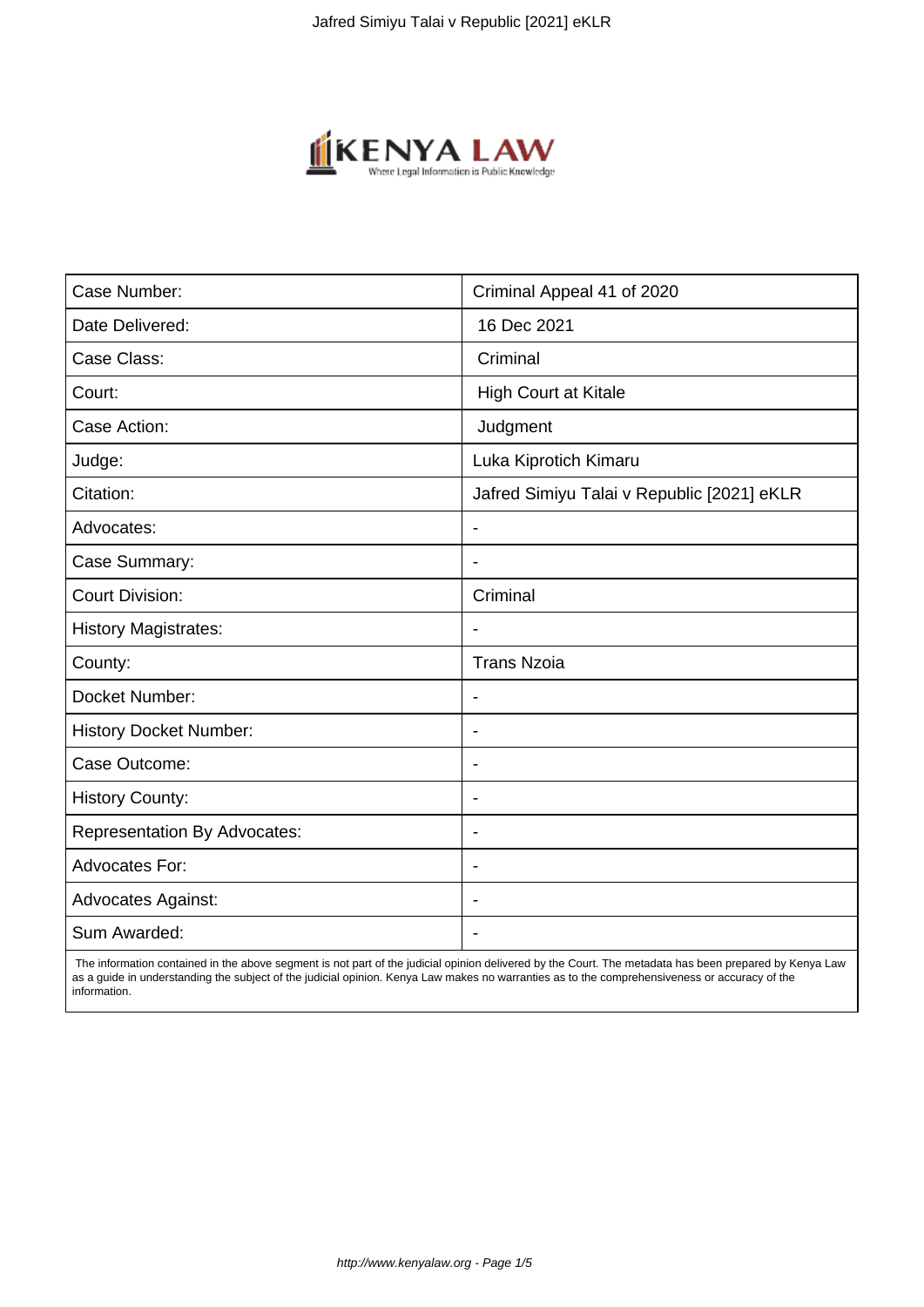Jafred Simiyu Talai v Republic [2021] eKLR

# **REPUBLIC OF KENYA**

## **IN THE HIGH COURT OF KENYA AT KITALE**

## **CRIMINAL APPEAL NO. 41 OF 2020**

*(From original conviction and Sentence In Criminal Sexual Offence No. 229 of 2019 of the Chief Magistrate's*

## *Court at Kitale delivered by Hon. M.N. Osoro - RM)*

**JAFRED SIMIYU TALAI .........................APPELLANT**

**VERSUS**

**REPUBLIC .......................................................RESPONDENT**

# **JUDGMENT**

The appellant, **Jafred Simiyu Talai**, was charged with the offence of defilement contrary to **Section 8(1)** as read with **Section 8(2)** of the **Sexual Offences Act**. The particulars of the offence were that **on diverse dates between 30th September and 1st October 2019** at **[Particulars Withheld] village**, **Trans-Nzoia County**, the appellant intentionally caused his penis to penetrate into the anus of **KMM** a child aged seven (7) years. When the appellant was arraigned before the trial Magistrate's court, he pleaded not guilty to the charge. After full trial, he was convicted as charged and sentenced to serve life imprisonment. Aggrieved by his conviction and sentence, the appellant has filed an appeal to this court.

In his petition of appeal, the appellant has raised several grounds of appeal challenging his conviction and sentence. He faulted the trial magistrate for relying on medical evidence which in his view was questionable and insufficient to corroborate the evidence of the complainant. He was aggrieved that the trial court had found that there was penetration yet the evidence adduced by the prosecution did not establish such finding. In his view, the element of penetration was not conclusively established to the required standard of proof.

The appellant faulted he trial court for relying on prosecution's evidence that do not meet the threshold of establishing his guilt to the required standard of proof beyond any reasonable doubt. He was aggrieved that his credible and truthful defence was not considered before the trial court reached the impugned decision. In the premises therefore, the appellant urged the court to allow the appeal, quash the conviction and set aside the sentence that that was imposed on him.

During the hearing of the appeal, both the appellant (who was acting in person) and the prosecution presented to court written submissions in support of their respective opposing positions. This court has carefully considered the said submission. It shall revert to them after briefly setting out the facts of the case as presented to the trial court by the prosecution;

**KMM, the complainant** in this case testified as PW1. He was a boy aged 7 years at the time of the alleged incident. He was born on 6th August 2012 according to the birth certificate which was produced in court as prosecution's exhibit No. 3. According to the complainant, on the nights of 30th September and 1<sup>st</sup> October 2019, while he was studying in the appellant's house, the appellant told him to lie on his bed. He refused. The appellant picked up a stick and threatened to beat him. He obeyed what the appellant told him to do. He told the court that the appellant took his penis and inserted it in his anus. After the act, he went back to their house. The complainant used to stay with his mother. He did not tell her what had had transpired when she returned home because, according to him, he was threatened by the appellant that he would circumcise him if he did so. The complainant told the court that he was injured in his buttocks during the incident.

**PW2 BA**, the mother of the complainant testified that on 30<sup>th</sup> September 2019, she arrived home at about 8.00 pm. She found the appellant and the complainant watching television. PW2 had at the material time employed the appellant to herd the cows and take care of her compound. According to the appellant, PW2 was her supervisor. His actual employer was working overseas. He had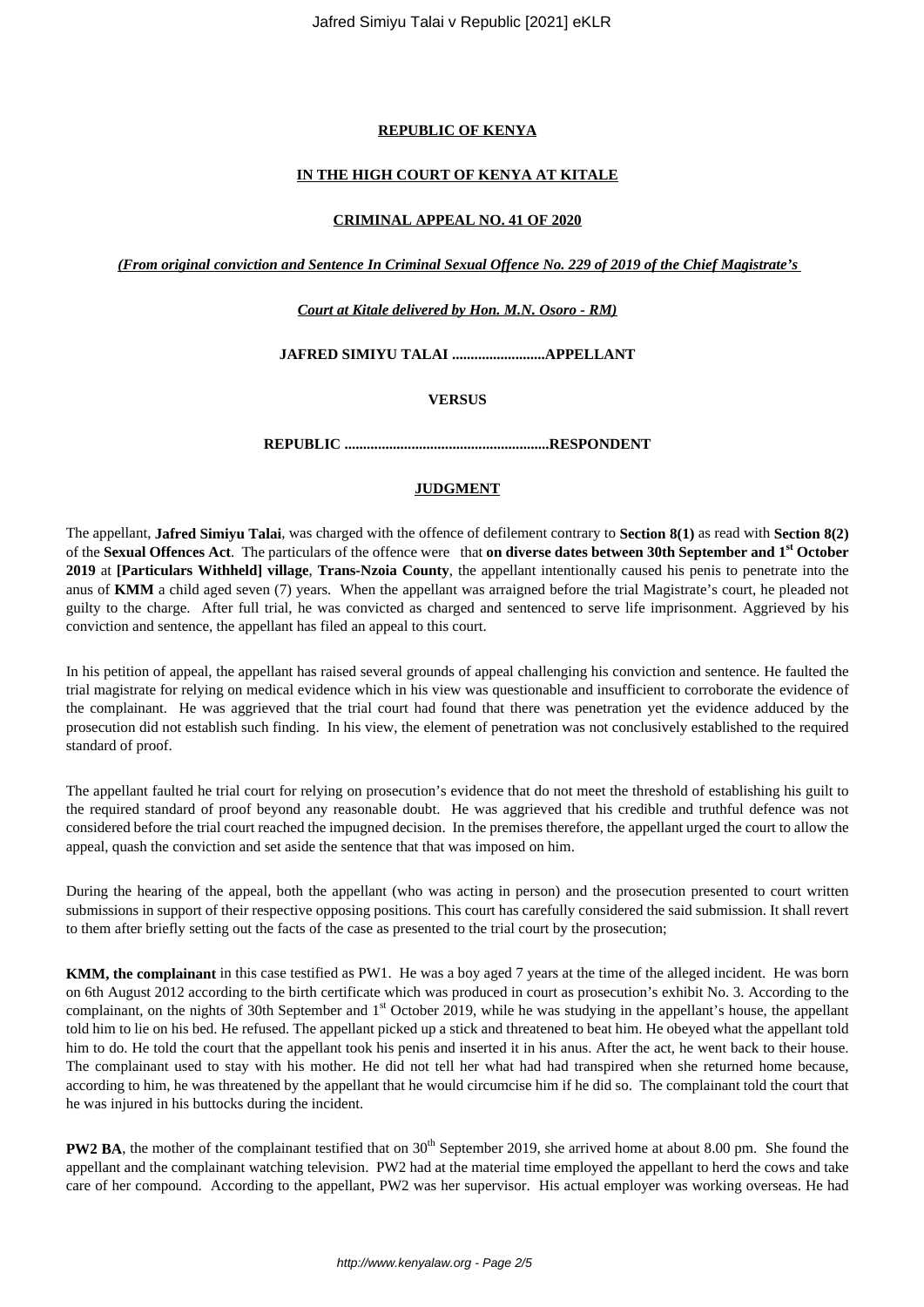worked for his employer for a period of five  $(5)$  years. On the following day, i.e 1<sup>st</sup> October 2019, she sacked the appellant due to what she told the court was petty stealing. She stated that she found cash missing from her house. On  $2<sup>nd</sup>$  October 2019, the complainant gained confidence to tell her what had transpired upon learning the appellant was no longer around.

PW2 immediately rushed the complainant to the hospital and later reported the incident to the police. PW2 testified that she told the appellant's mother what had transpired. She was attacked on 2<sup>nd</sup> October 2019. From the evidence, it is not clear by who. She denied that she ever left the complainant to stay overnight with the appellant. She denied the suggestion by the appellant that she had undressed herself in front of the appellant. She reiterated that the incident indeed occurred but in secret since there was no other witness other than the complainant.

The complainant was examined by PW4 Alex Masake, a clinical officer based at Kitale County hospital. This was on 3<sup>rd</sup> October 2019 when the complainant was taken to the hospital by PW2 on allegations that he had been "sexually molested". This is what PW4 said:

**"On examination, his penis was okay save for anal area, there were injuries (healing). All laboratory tests were negative. I made the medical conclusion that he had been sodomized. The anal area had been penetrated".**

On cross-examination, he said:

**"The survivor was okay health wise. The history said had occurred severally the last incident was 1/10/2019 and I saw him on 3/10/2019. Physical examination revealed anal area had injuries, healing, its possible since the history and physical examination tallied with the act of sodomy. Does not matter penis size of perpetrator …... I didn't mention. Had changed clothes and had showered".**

PW4 produced the initial medical treatment papers and the duly filled P3 form as prosecution exhibits No. 1 and 2 respectively.

# The case was investigated by **PW3 Corporal Christine Atori** attached to

Kitale Police station. She testified that the complainant had, according to her investigations, been defiled between 30<sup>th</sup> September and 1<sup>st</sup> October 2019 at 6.00 pm. This information was obtained from the complainant. Upon concluding her investigations, she charged the appellant with the offence that he was convicted. She confirmed the appellant had been employed as a herdboy by the family of the complainant.

When he was put on his defence, the appellant denied the charge. He stated that he had been employed by an employer who lived overseas for a period of five (5) years. PW2 was the supervisor. He complained that prior to the material date he was relieved from employment, he had not been paid his wages for six (6) months. He was relieved from employment when he demanded to be paid his outstanding wages. It was then that PW2 falsely accused him of stealing money from her. On being terminated from employment, he went home. PW2 followed him home. The appellant's mother screamed. People gathered at the scene. PW2 was assaulted. She made a report to Namanjalala Police Station. The appellant's mother and brother were arrested. The appellant was warned. When he went to the police station, he was arrested on allegation that he had stolen PW2's properties. He was shocked when he was charged with the present offence. He denied the allegation that he had committed the offence.

This being a first appeal, it is the duty of the court to re-evaluate and to reconsider the evidence adduced before the trial magistrate's court so as to reach its own independent determination whether or not to uphold the appellant's conviction. In doing so, this court must always be alive of the fact that it neither saw nor heard the witnesses as they testified and therefore give due allowance in that respect **(Kiilu & Another – Vs. Republic [2005] 1 KLR 174).** The issue for determination by this court is whether the prosecution adduced sufficient evidence to sustain the conviction of the appellant on the charge to the required standard of proof beyond any reasonable doubt.

For the prosecution to establish the charge of defilement, there are three elements that must be established; the age of the complainant, penetration and the identity of the perpetrator. In respect of the age of the complainant, PW2 the mother of the complainant stated that complainant was born on  $6<sup>th</sup>$  August 2012. A birth certificate was produced into evidence by the prosecution. The appellant did not dispute the complainant's age. This court therefore holds that the prosecution did established to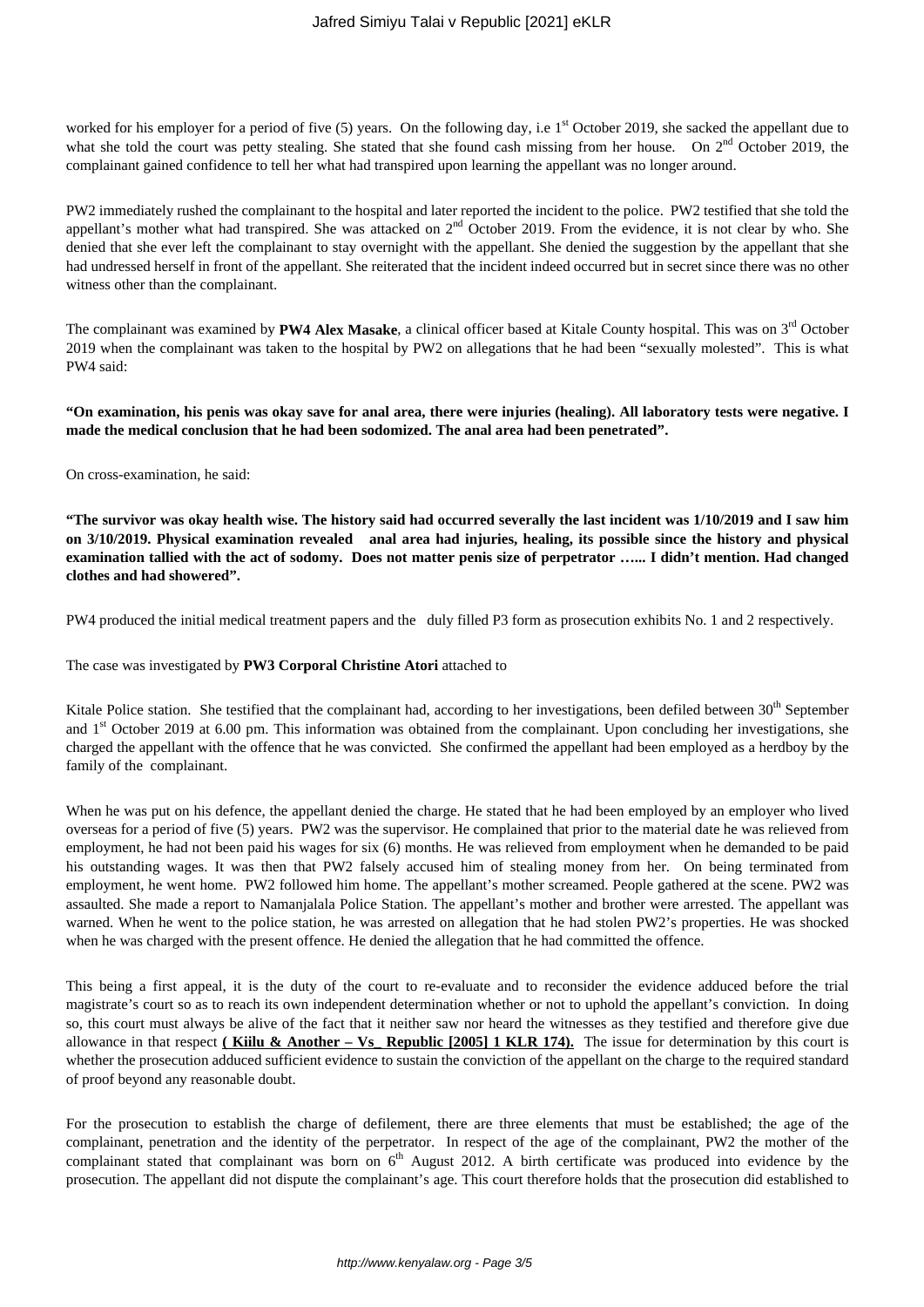the required standard of proof that the complainant was seven (7) years of age at the time of the alleged incident. He was therefore a child within the meaning ascribed to the term under **Section 2** of the **Children Act.**

As regards penetration, it was the complainant's testimony that he was sexually assaulted by the appellant, a worker at their home, on the night of  $30<sup>th</sup>$  September and  $1<sup>st</sup>$  October 2019. The complainant testified that the appellant sexually assaulted him when he was in his (Appellant's) house. The complainant at the time was studying in the said house. The complainant testified that the appellant forcefully inserted his penis into his buttocks (anus). After the deed, the complainant testified that the appellant threatened him not to disclose what had transpired to anyone. The complainant testified that she came home from work on 30<sup>th</sup> September 2019 at about 8.00 pm. She found the complainant and the appellant in her house watching television. On  $2<sup>nd</sup>$  October 2019, she dismissed the appellant from employment after accusing him of stealing her money. It was the same day in the evening that the complainant told her that he had been sodomized by the appellant. She took the complainant to see the doctor the following day i.e on 3<sup>rd</sup> October, 2019. She denied that she ever left the complainant in the custody of the appellant for any night. She was always at home all the nights. The complainant testified that the incident in which the appellant sexually assaulted him happened only once.

When the complainant was examined by the doctor on the  $3<sup>rd</sup>$  October 2019, he noted that the complainant had injuries in his anal region. The injuries were healing. He did not however state how old the injuries were and whether it could have been caused at the contemporaneous time the complainant alleged that he was sexually assaulted. Further, it was evident that the doctor arrived at the conclusion that the complainant was sodomized from the injuries and the history that was narrated to him by PW2, the mother of the complainant. Crucially, he stated that the injuries were consistent with someone who had been severally sexually assaulted. This bit of evidence contradicts both the testimony of complainant and PW2 who testified that the incident happened once. It was clear to the court that the doctor's evidence did not independently corroborate the complainant's testimony that he was sodomized. If the doctor had independently considered the injuries suffered by the complainant without taking into account the history that he was given by PW2, complainant's mother, maybe he could have reached a different finding.

On further re-evaluation of the entire evidence, this court finds the following:-

1) There was contradiction between the complainant's and PW2 testimony in regard to when the alleged sexual assault took place. From the complainant's testimony, it was evident that the incident may have taken place on 29th September 2019. The complainant's demeanour when PW2 arrived home that night did not indicate that he was in distress. Indeed PW2 testified that she found the appellant and the complainant sitting together watching television. This discounts the possibility that the alleged assault could have taken place that night.

2) The appellant was sacked from employment on  $2^{nd}$  October 2019. The incident could not have taken place on  $1^{st}$  October 2019 because both the complainant and PW2 did not indicate in their evidence that it occurred on that day.

3) The assertion by the appellant that he was sacked from employment when he demanded to be paid the wage arrears that he was owed by the complainant was not discounted by the prosecution. This could have been a motive for the charge to be laid against the appellant so as to enable PW2 escape liability.

4) PW2 testified that she was attacked on 2nd October 2019. She did not disclose by who. But according to the appellant, PW2 was attacked by members of the public when she went to the appellant's home and accused him of theft. This resulted in a brawl that led to the arrest of the appellant's mother and brother. Why didn't the prosecution adduce evidence to discount this angle as motive for the lodging of the complaint against the appellant with the police"

5) Is it peculiar that PW2 lodged the complaint about the alleged sexual assault after sacking the appellant" Was the allegation that the appellant stole from PW2 a cover up for the later complaint that the appellant had sodomized the complainant" This court will not be able to know. What is without doubt is that reasonable doubt has been raised.

In **Bassita V Uganda S.C. Criminal Appeal No. 35 of 1995**, the Ugandan Supreme Court held thus:

**"The act of sexual intercourse or penetration may be proved by direct or circumstantial evidence. Usually sexual intercourse is proved by the victim's own evidence or other evidence. Though desirable, it is not hard and fast rule that victim's evidence and medical evidence must always be adduced in every case of defilement to prove sexual intercourse or**